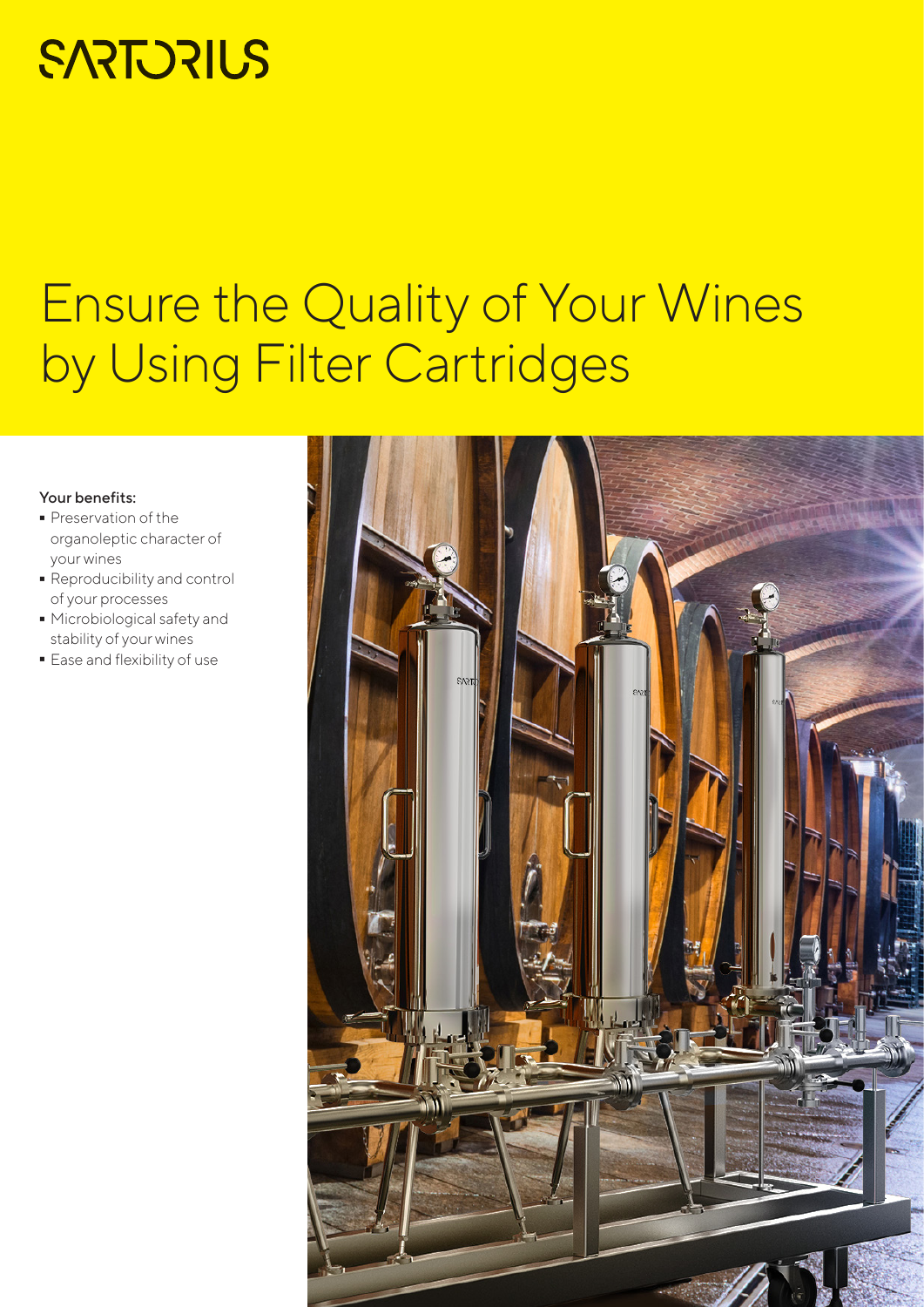

# Why Choose Cartridge Filtration?

### To clarify and filter all types of wine

From clarification to fine filtration up to the total retention of micro-organisms if necessary (yeasts, mold, bacteria).

You can safely filter all colors on the same cartridges. This filtration works with red, rosé, and white wines as well as still, sparkling, and aromatic wines.

#### For ease of use

Filter cartridges are very easy to install and use. You can tailor a specific filtration sequence to your wines and your microbiological objectives. The option to use up to three filtration steps gives you great flexibility of use.

#### To control your filtration costs

The filter cartridges can be cleaned, sterilized, and reused several times, keeping down your filtration costs. Pushing through cartridges means that filtered wine losses are kept to a minimum.

#### To better preserve the organoleptic character of your wine

Cartridge filtration takes place inside a sealed system which protects your wine from any contact with oxygen.

Cartridge materials and design ensure that the filtration does not alter the structure of the wine and preserves its olfactory and gustatory properties during the filtration steps.

#### To safeguard the process and comply with standards, regulations, and certifications

Consumables such as filtration equipment on filter cartridges comply with all your customers' rules, certifications and standards. The Sartorius Group's quality policy gives you reliable updates and monitoring.

## For the wide choice of filter cartridge types and pore sizes

- Prefilters: Sartopure® IND | PP3 | GF from<br>0.45 µm to 50 µm<br>■ Final filters with testable absolute membrane: 0.45 μm to 50 μm
- Final filters with testable absolute membrane: Vinosart®; Sartobev®; Sartocool® 0.45 μ; 0.65 μ; 1 μm

To suit all your requirements.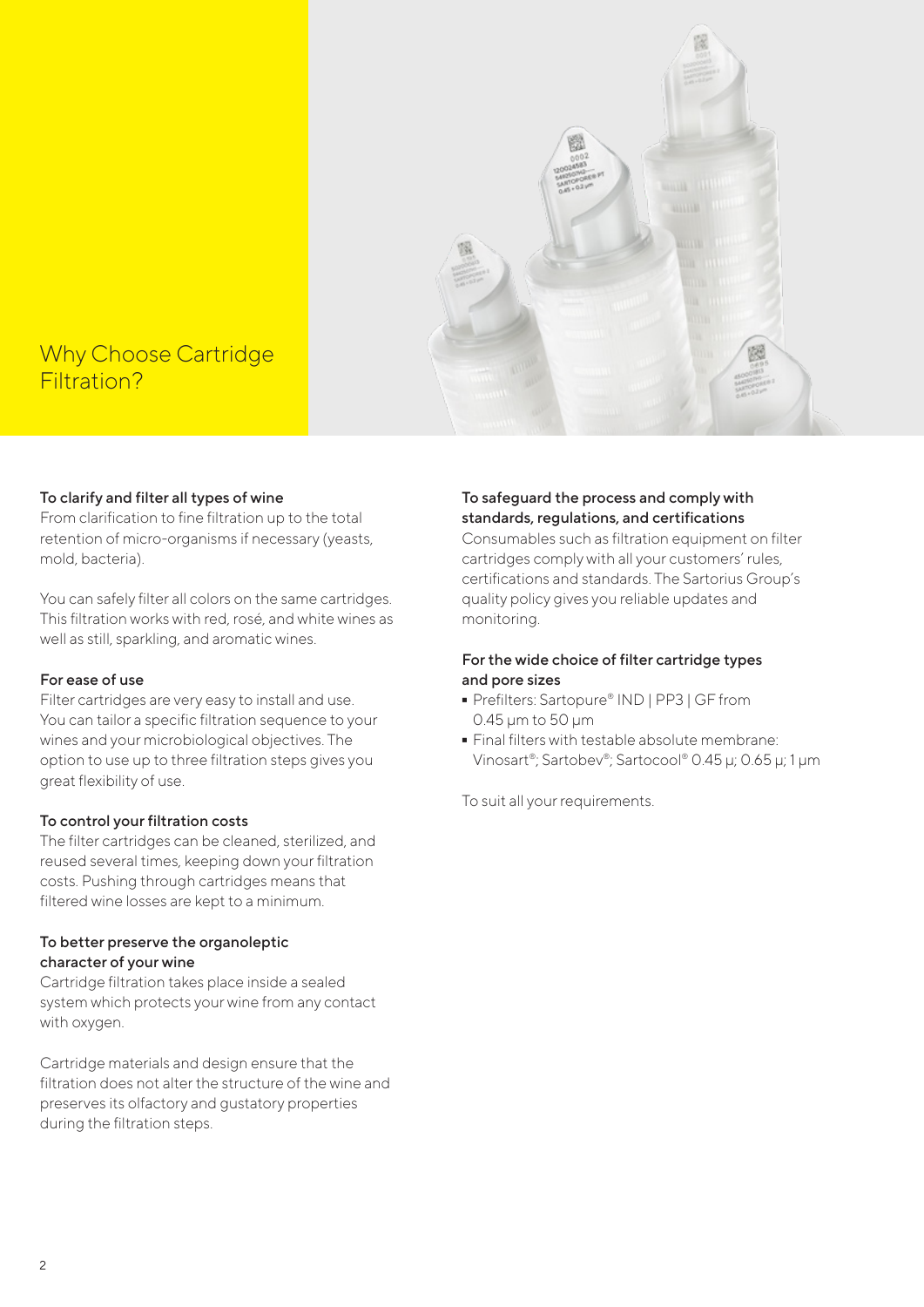

#### Equipment for effective filtration

Sartorius equipment meets current regulations and certifications, so you can meet your customers' standards.

#### Filtration skids

Filtration skids in the Essential Range come with either two or three filtration steps that can deliver a filtration sequence tailored to your needs. The housings fitted with up to three cartridges permit output of 2,000 to 5,000 btls/hr depending on the version chosen.

Utilization is very simple, with highly intuitive pipework and manual valves. You can opt to use one, two, or three steps depending on the version chosen and the type of wines to filter.

The skids are manual and standard, and can be upgraded with options to, among other things, automatically manage overnight sterilizations and final membrane integrity tests, and reuse the sterilization water.

These skids can be connected to a CIP system.

#### Clean-In-Place (CIP) systems

A CIP system is a standalone, independent hot water production system. It cleans and sterilizes filtration skids in two or three filtration steps, and also sterilizes the pumping | filling assembly.

The customer need only supply cold water. The CIP system heats it, stores it, and keeps it at the right temperature for regeneration or sterilization.

CIP systems are available in 1000 L, 1500 L and 2000 L and will clean and sterilize complete lines (filtration and pumping | filling) up to 5 000 btls/hr. The hot water produced can be utilized for other purposes.